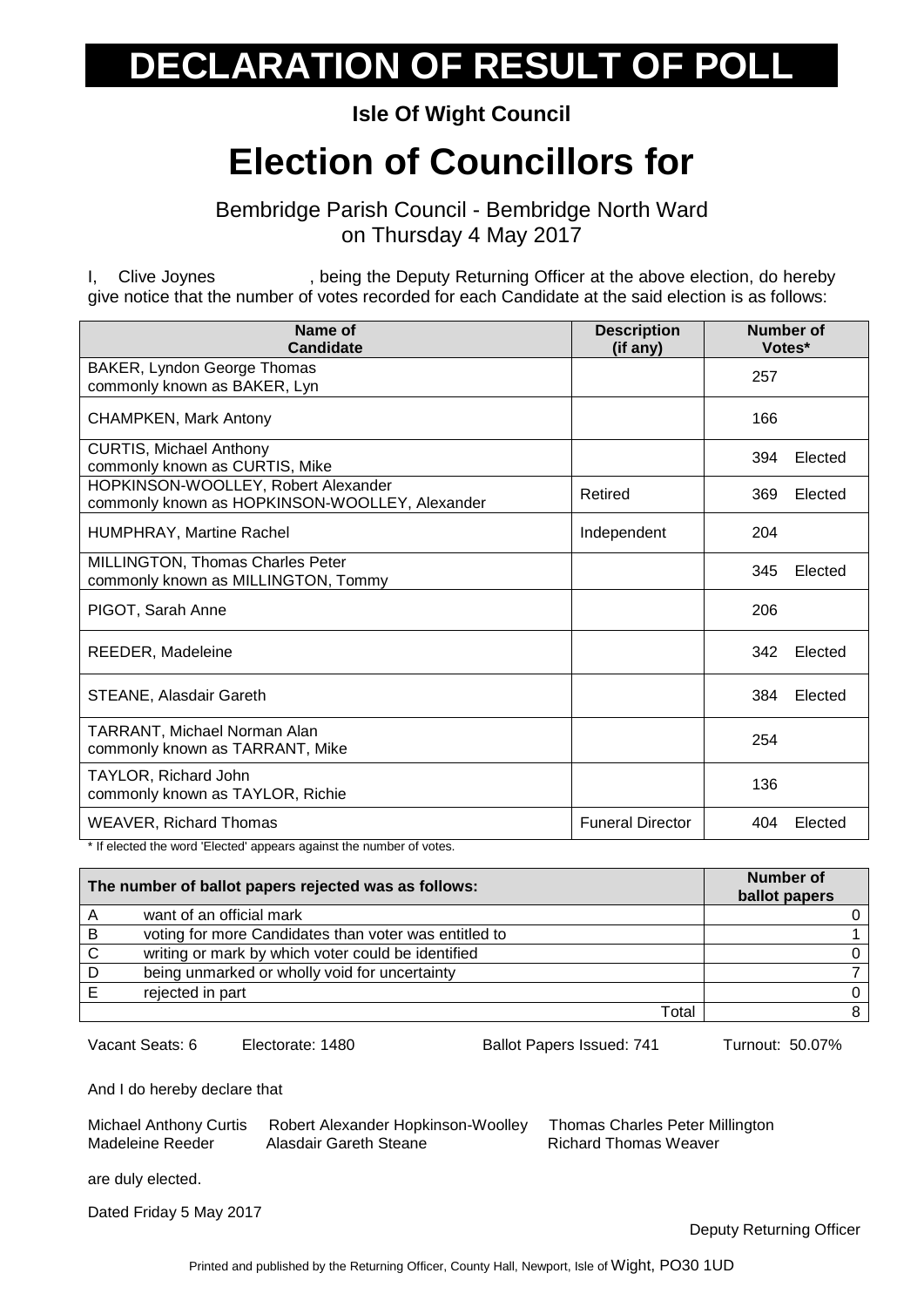**Isle Of Wight Council**

## **Election of Councillors for**

Bembridge Parish Council - Bembridge South Ward on Thursday 4 May 2017

I, Clive Joynes , being the Deputy Returning Officer at the above election, do hereby give notice that the number of votes recorded for each Candidate at the said election is as follows:

| Name of<br><b>Candidate</b>                                           | <b>Description</b><br>(if any) | <b>Number of</b><br>Votes* |  |
|-----------------------------------------------------------------------|--------------------------------|----------------------------|--|
| <b>BEHAN, Christine Elizabeth</b>                                     |                                | 441<br>Elected             |  |
| <b>BRISTOW, Christopher Robert</b><br>commonly known as BRISTOW, Bill |                                | 261                        |  |
| DONLON, Margaret Ellen                                                |                                | 432<br>Elected             |  |
| FREEMAN, Anthony Arthur<br>commonly known as FREEMAN, Tony            |                                | 211                        |  |
| <b>GRANNUM, Denise Patricia</b>                                       |                                | 266                        |  |
| <b>LENYGON, Victoria Annette</b><br>commonly known as LENYGON, Vicki  | Wanting The Best For Bembridge | 292                        |  |
| STILLMAN, Grant Michael John                                          |                                | 399<br>Elected             |  |
| SULLIVAN, Marianne Eileen                                             |                                | 474<br>Elected             |  |
| <b>WEEDALL, Sheila Joyce</b>                                          |                                | Elected<br>304             |  |
| WIDGER, Graham John<br>commonly known as WIDGER, Ray                  |                                | 415<br>Elected             |  |

\* If elected the word 'Elected' appears against the number of votes.

| The number of ballot papers rejected was as follows: |                                                       | <b>Number of</b><br>ballot papers |
|------------------------------------------------------|-------------------------------------------------------|-----------------------------------|
|                                                      | want of an official mark                              |                                   |
| B                                                    | voting for more Candidates than voter was entitled to |                                   |
| <sub>C</sub>                                         | writing or mark by which voter could be identified    |                                   |
| D                                                    | being unmarked or wholly void for uncertainty         | $\Omega$                          |
|                                                      | rejected in part                                      |                                   |
|                                                      | Total                                                 |                                   |

Vacant Seats: 6 Electorate: 1712 Ballot Papers Issued: 824 Turnout: 48.1% And I do hereby declare that Christine Elizabeth Behan Margaret Ellen Donlon Grant Michael John Stillman Marianne Eileen Sullivan Sheila Joyce Weedall Graham John Widger are duly elected.

Dated Friday 5 May 2017

Deputy Returning Officer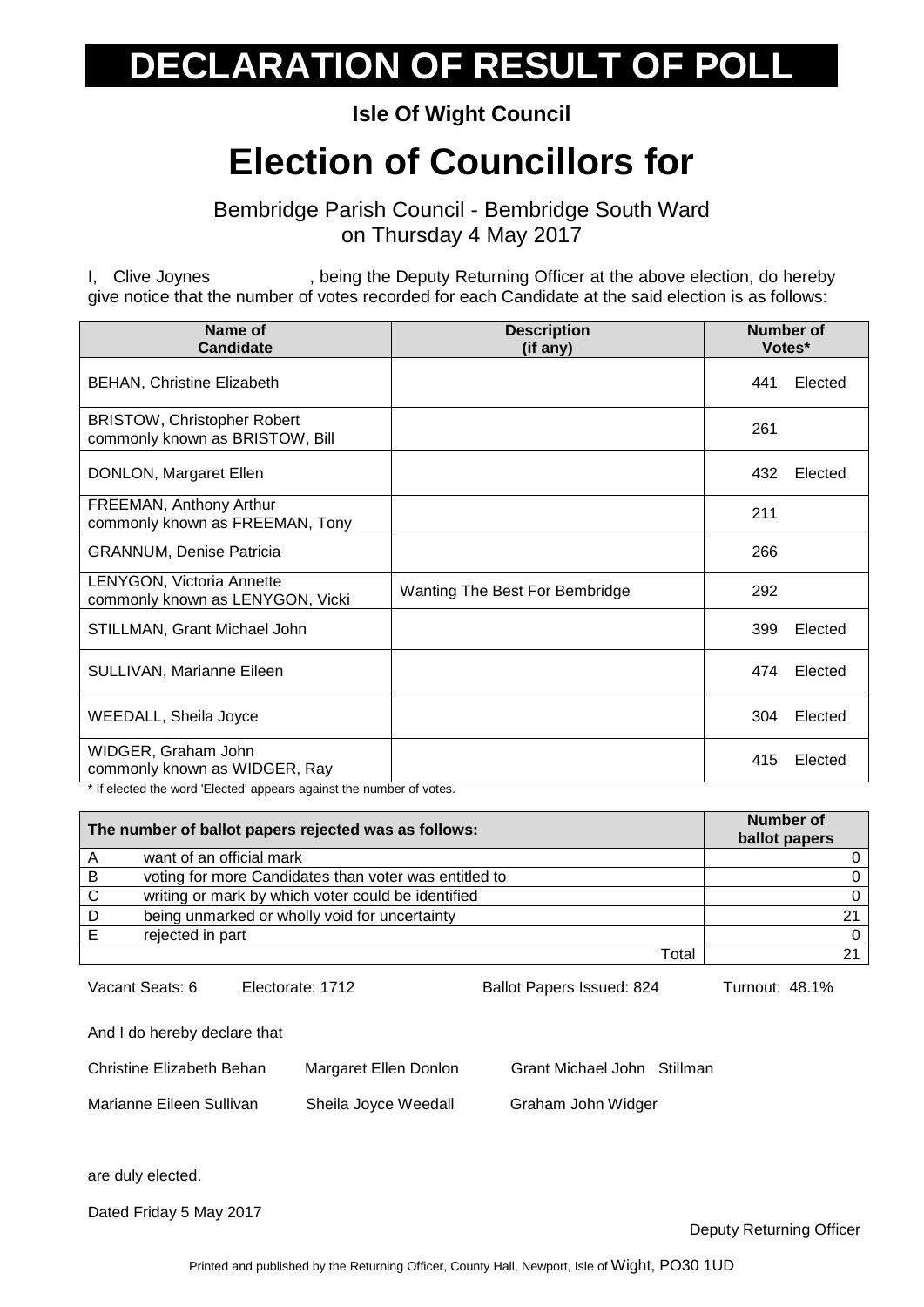**Isle Of Wight Council**

## **Election of Parish Councillors for**

Brading Town Council on Thursday 4 May 2017

I, Chris Mathews , being the Returning Officer at the above election, do hereby give notice that the number of votes recorded for each Candidate at the said election is as follows:

| Name of<br><b>Candidate</b>                                              | <b>Description</b><br>(if any) | Number of<br>Votes* |
|--------------------------------------------------------------------------|--------------------------------|---------------------|
| <b>BONSEY, Steven Michael</b>                                            |                                | Elected<br>314      |
| <b>BRISTOW, Juliet Joy</b>                                               |                                | Elected<br>340      |
| <b>GRANEY, John Henry</b>                                                |                                | Elected<br>356      |
| HUDSPITH, Richard                                                        |                                | 298<br>Elected      |
| JOHNSON, Christine Ann<br>commonly known as JOHNSON, Chris               |                                | 325<br>Elected      |
| <b>OGLANDER, Frances Mary Viola</b><br>commonly known as OGLANDER, Fanny |                                | 290                 |
| RAMSDEN, Gerald Donald<br>commonly known as RAMSDEN, Gerry               |                                | Elected<br>307      |
| SMITH, Julie Elizabeth                                                   |                                | 389<br>Elected      |
| WHITING, Richard Stephen John                                            |                                | Elected<br>373      |

\* If elected the word 'Elected' appears against the number of votes.

| The number of ballot papers rejected was as follows: |                                                       | <b>Number of</b><br>ballot papers |
|------------------------------------------------------|-------------------------------------------------------|-----------------------------------|
|                                                      | want of an official mark                              |                                   |
| B                                                    | voting for more Candidates than voter was entitled to |                                   |
| <sub>C</sub>                                         | writing or mark by which voter could be identified    |                                   |
| D                                                    | being unmarked or wholly void for uncertainty         | 20                                |
|                                                      | rejected in part                                      | 0.                                |
|                                                      | Total                                                 |                                   |

Vacant Seats: 8 Electorate: 1722 Ballot Papers Issued: 587 Turnout: 34.08%

And I do hereby declare that

Steven Michael Bonsey Juliet Joy Bristow John Henry Graney Richard Hudspith

Christine Ann Johnson Gerald Donald Ramsden Julie Elizabeth Smith Richard Stephen John Whitting

are duly elected.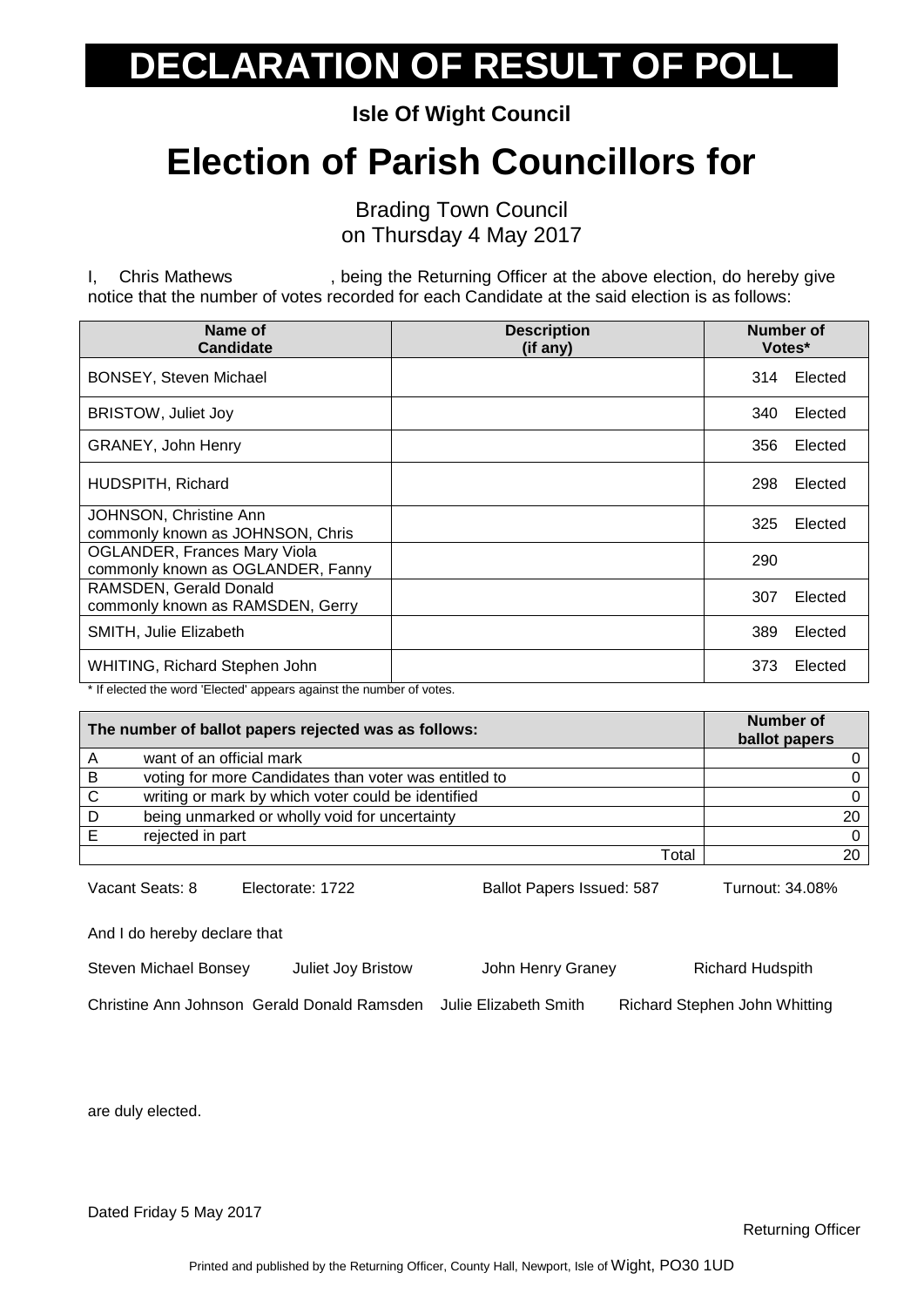**Isle Of Wight Council**

## **Election of Parish Councillors for**

Chale Parish Council on Thursday 4 May 2017

I, Chris Mathews , being the Returning Officer at the above election, do hereby give notice that the number of votes recorded for each Candidate at the said election is as follows:

| Name of<br><b>Candidate</b>                                        | <b>Description</b><br>(if any) | Number of<br>Votes* |         |
|--------------------------------------------------------------------|--------------------------------|---------------------|---------|
| <b>BERNASCONI, Carol Margaret</b>                                  |                                | 110                 | Elected |
| <b>CUMMING, William Douglas</b><br>commonly known as CUMMING, Liam |                                | 81                  |         |
| <b>GROVES, Elizabeth Hilary</b>                                    |                                | 123                 | Elected |
| <b>GROVES, Ronald George</b><br>commonly known as GROVES, Ron      |                                | 152                 | Elected |
| MCWILLIAM, Dian Elizabeth                                          |                                | 89                  | Elected |
| O`HARROW, Paula Jayne<br>commonly known as O'HARROW, Jayne         |                                | 93                  | Elected |
| PARAGREEN, Mark William                                            |                                | 98                  | Elected |

\* If elected the word 'Elected' appears against the number of votes.

|   | The number of ballot papers rejected was as follows:  | <b>Number of</b><br>ballot papers |
|---|-------------------------------------------------------|-----------------------------------|
| A | want of an official mark                              |                                   |
| B | voting for more Candidates than voter was entitled to |                                   |
| C | writing or mark by which voter could be identified    |                                   |
| D | being unmarked or wholly void for uncertainty         | 16.                               |
|   | rejected in part                                      |                                   |
|   | Total                                                 |                                   |

Vacant Seats: 6 Electorate: 512 Ballot Papers Issued: 213 Turnout: 41.60%

And I do hereby declare that

| Carol Margaret Bernasconi | <b>Elizabeth Hilary Groves</b> | <b>Ronald George Groves</b> |
|---------------------------|--------------------------------|-----------------------------|
| Dian Elizabeth McWilliam  | Paula Jayne O'Harrow           | Mark William Paragreen      |

are duly elected.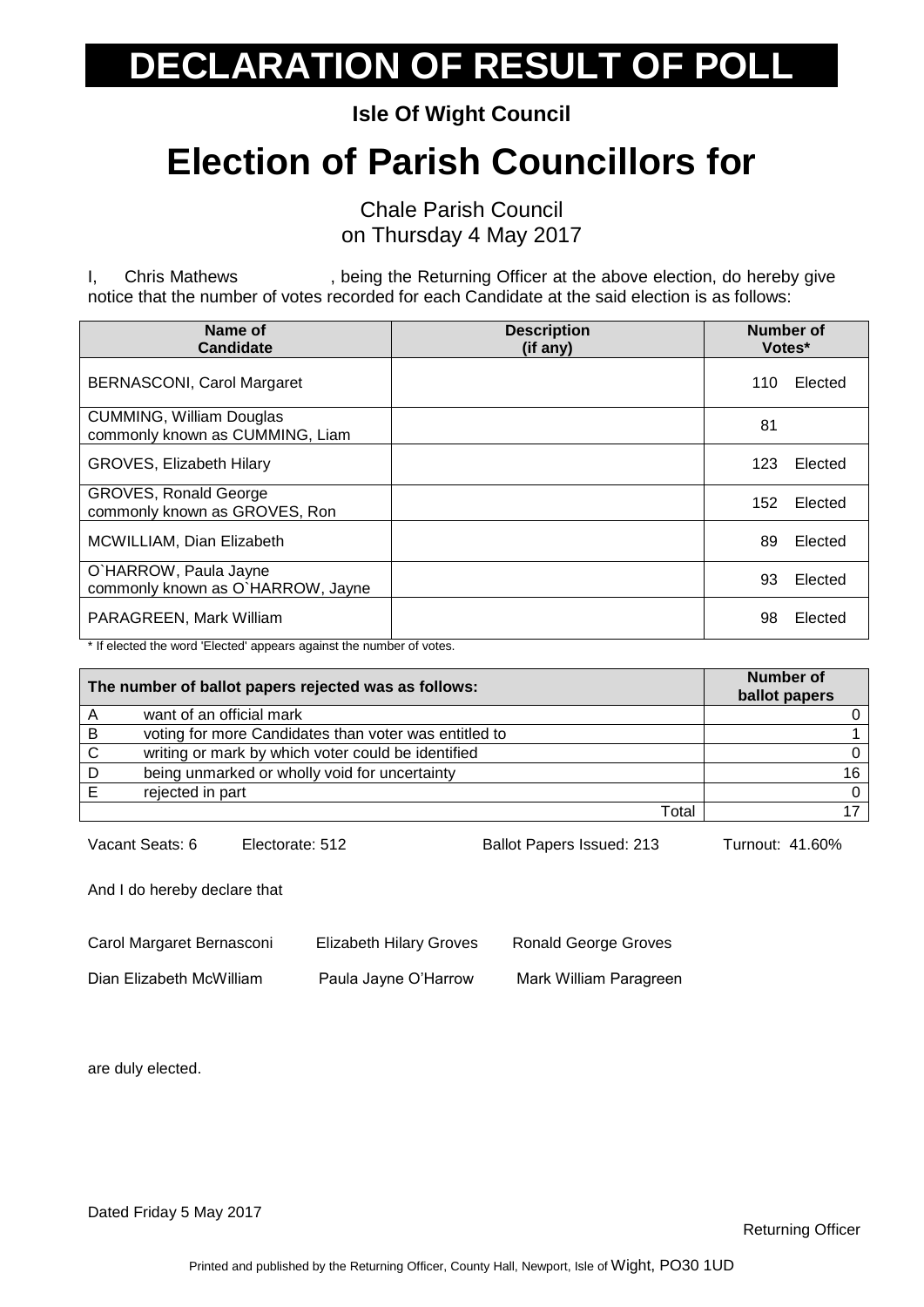**Isle Of Wight Council**

## **Election of Councillors for**

Cowes Town Council - Cowes Medina Ward on Thursday 4 May 2017

I, Chris Mathews , being the Returning Officer at the above election, do hereby give notice that the number of votes recorded for each Candidate at the said election is as follows:

| Name of<br><b>Candidate</b>   | <b>Description</b><br>(if any) | <b>Number of</b><br>Votes* |
|-------------------------------|--------------------------------|----------------------------|
| BARTRUM, Jean Margaret        | <b>Green Party</b>             | Elected<br>290             |
| <b>BARTRUM, Roger Anthony</b> | <b>Green Party</b>             | Elected<br>252             |
| ELLIS, Stuart                 |                                | 143                        |
| HAMMOND, Lynn Sharon          | Non Political                  | Elected<br>272             |
| JONES, David John             |                                | Elected<br>243             |
| PEACEY WILCOX, Lora           | Independent                    | 651<br>Elected             |
| <b>WALTERS, David Kenneth</b> |                                | 196                        |

\* If elected the word 'Elected' appears against the number of votes.

| The number of ballot papers rejected was as follows: |                                                       | Number of<br>ballot papers |
|------------------------------------------------------|-------------------------------------------------------|----------------------------|
|                                                      | want of an official mark                              |                            |
| B                                                    | voting for more Candidates than voter was entitled to |                            |
| C                                                    | writing or mark by which voter could be identified    |                            |
| D                                                    | being unmarked or wholly void for uncertainty         |                            |
|                                                      | rejected in part                                      |                            |
|                                                      | Total                                                 |                            |

Vacant Seats: 5 Electorate: 2984 Ballot Papers Issued: 917 Turnout: 30.73%

And I do hereby declare that

Jean Margaret Bartrum Roger Anthony Bartrum Lynn Sharon Hammond

David John Jones Lora Peacey Wilcox

are duly elected.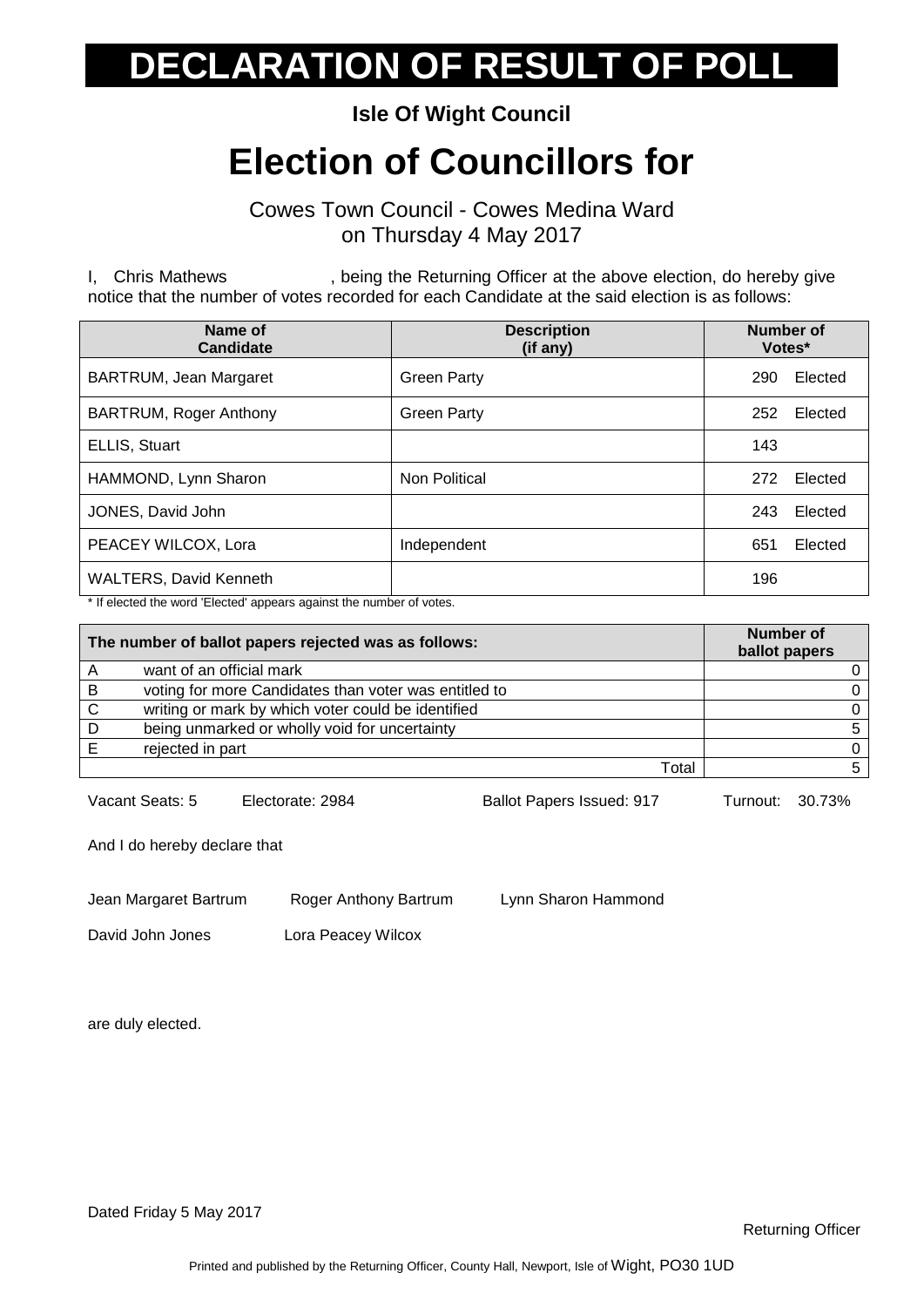**Isle Of Wight Council**

## **Election of Councillors for**

East Cowes Town Council - Osborne Ward on Thursday 4 May 2017

I, Simon Wiggins , being the Deputy Returning Officer at the above election, do hereby give notice that the number of votes recorded for each Candidate at the said election is as follows:

| Name of<br><b>Candidate</b>                         | <b>Description</b><br>(if any) | Number of<br>Votes* |
|-----------------------------------------------------|--------------------------------|---------------------|
| BAKER-SMITH, Julia Helen                            | Independent                    | Elected<br>600      |
| CRADDOCK, Simon John                                |                                | 227                 |
| LLOYD, Peter Owen                                   |                                | 319<br>Elected      |
| RANN, Marjorie Jane<br>commonly known as RANN, Jane | Non-Political                  | 328<br>Elected      |
| <b>WALKER, Simon Francis George</b>                 |                                | Elected<br>249      |

\* If elected the word 'Elected' appears against the number of votes.

| The number of ballot papers rejected was as follows: |                                                       | Number of<br>ballot papers |
|------------------------------------------------------|-------------------------------------------------------|----------------------------|
|                                                      | want of an official mark                              |                            |
| B                                                    | voting for more Candidates than voter was entitled to |                            |
| C                                                    | writing or mark by which voter could be identified    |                            |
| D                                                    | being unmarked or wholly void for uncertainty         |                            |
|                                                      | rejected in part                                      |                            |
|                                                      | Total                                                 |                            |

Vacant Seats: 4 Electorate: 2772 Ballot Papers Issued: 938 Turnout: 33.84%

And I do hereby declare that

Julia Helen Baker-Smith Peter Owen Lloyd

Marjorie Jane Rann Simon Francis George Walker

are duly elected.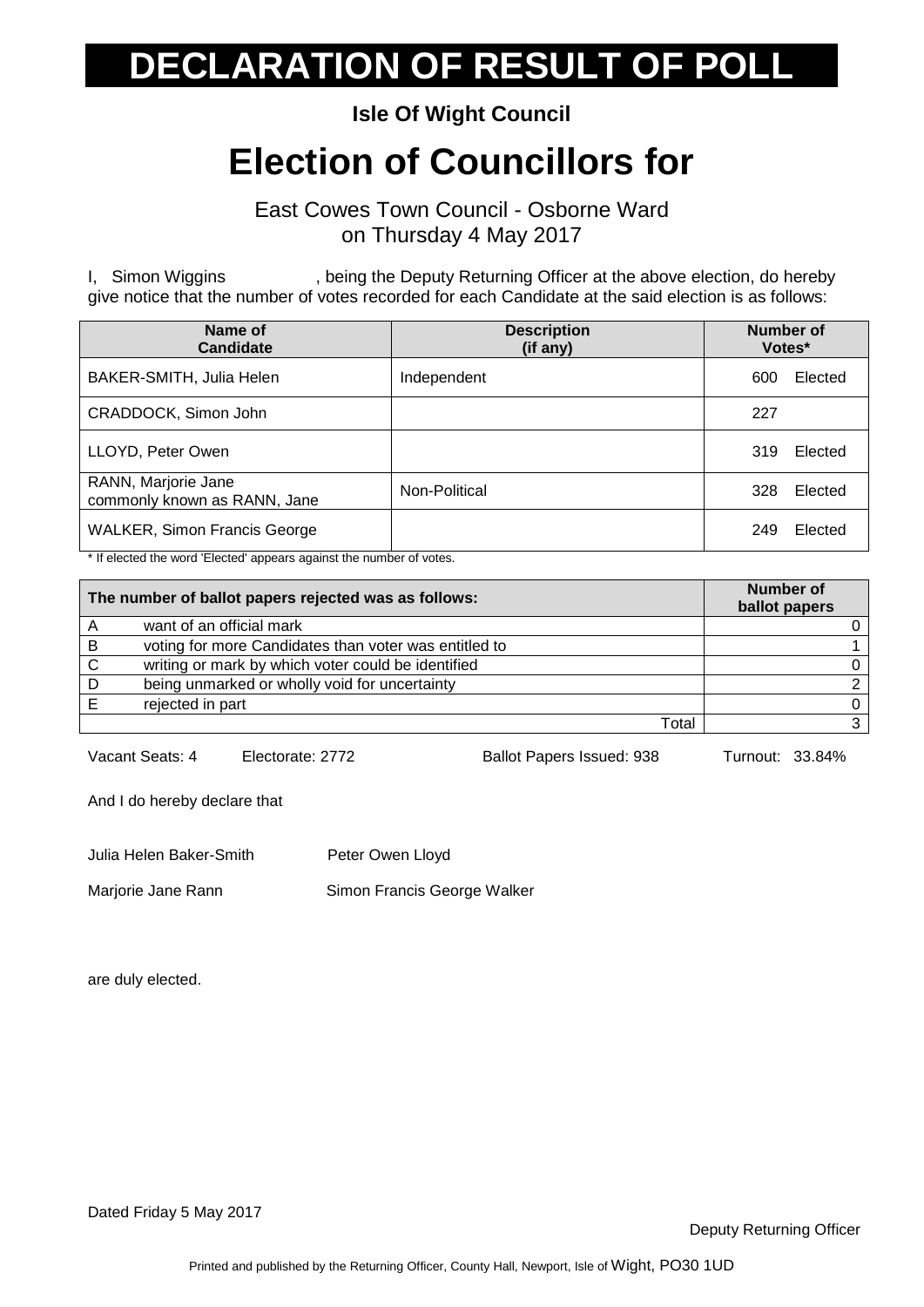**Isle Of Wight Council**

### **Election of Councillors for**

Nettlestone and Seaview Parish Council on Thursday 4 May 2017

I, Simon Wiggins , being the Deputy Returning Officer at the above election, do hereby give notice that the number of votes recorded for each Candidate at the said election is as follows:

| Name of<br><b>Candidate</b>                                                                         | <b>Description</b><br>(if any) | <b>Number of</b><br>Votes* |
|-----------------------------------------------------------------------------------------------------|--------------------------------|----------------------------|
| BARRACLOUGH, Vilma Anne                                                                             |                                | Elected<br>456             |
| COLLEDGE, Roy                                                                                       |                                | 360<br>Elected             |
| ELLIOTT, Barry Gordon                                                                               |                                | 416<br>Elected             |
| FORD, Victoria Ann<br>commonly known as FORD-MOORE, Victoria Ann                                    |                                | 334                        |
| GIBBS, Mark Julian                                                                                  |                                | 554<br>Elected             |
| HARDIE, Rebecca Karen                                                                               |                                | 550<br>Elected             |
| MARTIN, Samantha Dorn                                                                               |                                | 495<br>Elected             |
| RIVLIN, Sally Ann June                                                                              |                                | 373<br>Elected             |
| THOMAS FOXLEY, Margery Diane<br>commonly known as FOXLEY, Diane                                     |                                | 485<br>Elected             |
| TURNER, William John                                                                                | Retired                        | 451<br>Elected             |
| <b>TUSON, Diana Margaret</b><br>* If algoted the word 'Elected' eppears equipot the number of vetop |                                | 523<br>Elected             |

tted the word 'Elected' appears against the number of votes.

| The number of ballot papers rejected was as follows: |                                                       | Number of<br>ballot papers |
|------------------------------------------------------|-------------------------------------------------------|----------------------------|
|                                                      | want of an official mark                              |                            |
| В                                                    | voting for more Candidates than voter was entitled to |                            |
| C                                                    | writing or mark by which voter could be identified    |                            |
| D                                                    | being unmarked or wholly void for uncertainty         | 80                         |
|                                                      | rejected in part                                      |                            |
|                                                      | Total                                                 | 81                         |

| Vacant Seats: 10             | Electorate: 2459       | Ballot Papers Issued: 1219 | 49.57%<br>Turnout:         |
|------------------------------|------------------------|----------------------------|----------------------------|
| And I do hereby declare that | Vilma Anne Barraclough | Rov Colledge               | <b>Barry Gordon Elliot</b> |
| Mark Julian Gibbs            | Rebecca Karen Hardie   | Samantha Dom Martin        | Sally Ann June Rivlin      |
| Margery Diane Thomas Foxley  | William John Turner    | Diana Margaret Tuson       |                            |
| are duly elected.            |                        |                            |                            |
| Dated Friday 5 May 2017      |                        |                            |                            |

Deputy Returning Officer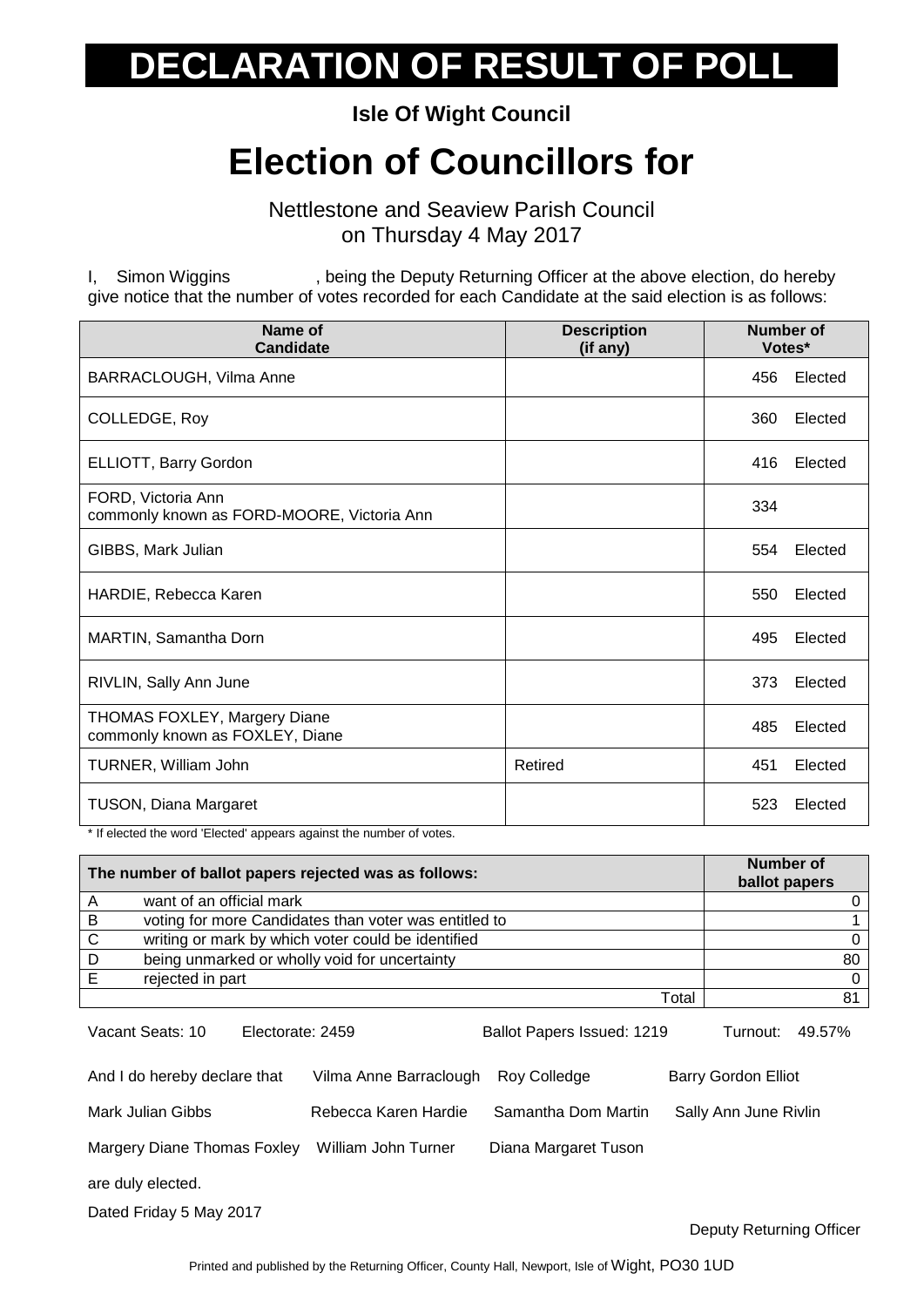#### **Isle Of Wight Council**

## **Election of Councillors for**

Newport Parish Council - Carisbrooke Ward on Thursday 4 May 2017

I, Chris Mathews , being the Returning Officer at the above election, do hereby give notice that the number of votes recorded for each Candidate at the said election is as follows:

| Name of<br><b>Candidate</b>                                   | <b>Description</b><br>(if any) | Number of<br>Votes* |
|---------------------------------------------------------------|--------------------------------|---------------------|
| HOBART, John Vere                                             |                                | Elected<br>693      |
| <b>MARTIN, Terence Roy</b><br>commonly known as MARTIN, Terry |                                | Elected<br>357      |
| <b>VERSTRAETEN, Liam Norman Peter</b>                         | Independent                    | 245                 |

\* If elected the word 'Elected' appears against the number of votes.

| The number of ballot papers rejected was as follows: |                                                       | Number of<br>ballot papers |
|------------------------------------------------------|-------------------------------------------------------|----------------------------|
|                                                      | want of an official mark                              |                            |
| B                                                    | voting for more Candidates than voter was entitled to |                            |
| -C                                                   | writing or mark by which voter could be identified    |                            |
| D                                                    | being unmarked or wholly void for uncertainty         | 43                         |
|                                                      | rejected in part                                      | $\Omega$                   |
|                                                      | Total                                                 | 44                         |

Vacant Seats: 2 Electorate: 2615 Ballot Papers Issued: 1036 Turnout:39.62%

And I do hereby declare that

John Vere Hobart

Terence Roy Martin

are duly elected.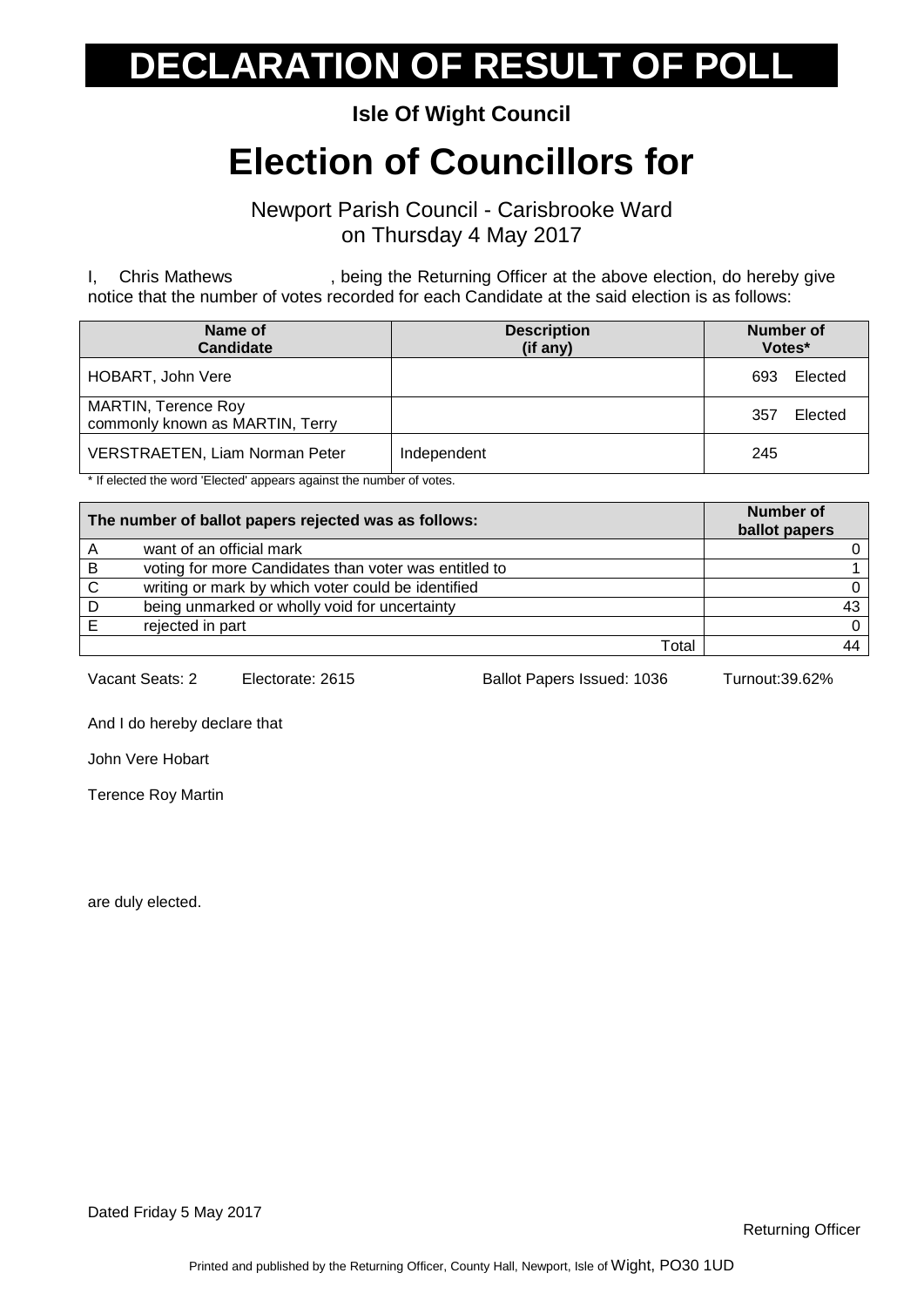#### **Isle Of Wight Council**

## **Election of Councillors for**

Newport Parish Council - Newport Central Ward on Thursday 4 May 2017

I, Chris Mathews , being the Returning Officer at the above election, do hereby give notice that the number of votes recorded for each Candidate at the said election is as follows:

| Name of<br><b>Candidate</b>                                 | <b>Description</b><br>(if any) | Number of<br>Votes* |
|-------------------------------------------------------------|--------------------------------|---------------------|
| GIBBS, Stephen Brian                                        |                                | 185                 |
| HASTINGS, Stephen John<br>commonly known as HASTINGS, Steve |                                | Elected<br>278      |
| JONES-EVANS, Julie                                          |                                | Elected<br>665      |

\* If elected the word 'Elected' appears against the number of votes.

| The number of ballot papers rejected was as follows: |                                                       | Number of<br>ballot papers |
|------------------------------------------------------|-------------------------------------------------------|----------------------------|
|                                                      | want of an official mark                              |                            |
| B                                                    | voting for more Candidates than voter was entitled to |                            |
| -C                                                   | writing or mark by which voter could be identified    |                            |
| D                                                    | being unmarked or wholly void for uncertainty         | 9                          |
|                                                      | rejected in part                                      | 0                          |
|                                                      | Total                                                 | 10                         |

Vacant Seats: 2 Electorate: 2917 Ballot Papers Issued: 830 Turnout: 28.45%

And I do hereby declare that

Stephen John Hastings

Julie Jone-Evans

are duly elected.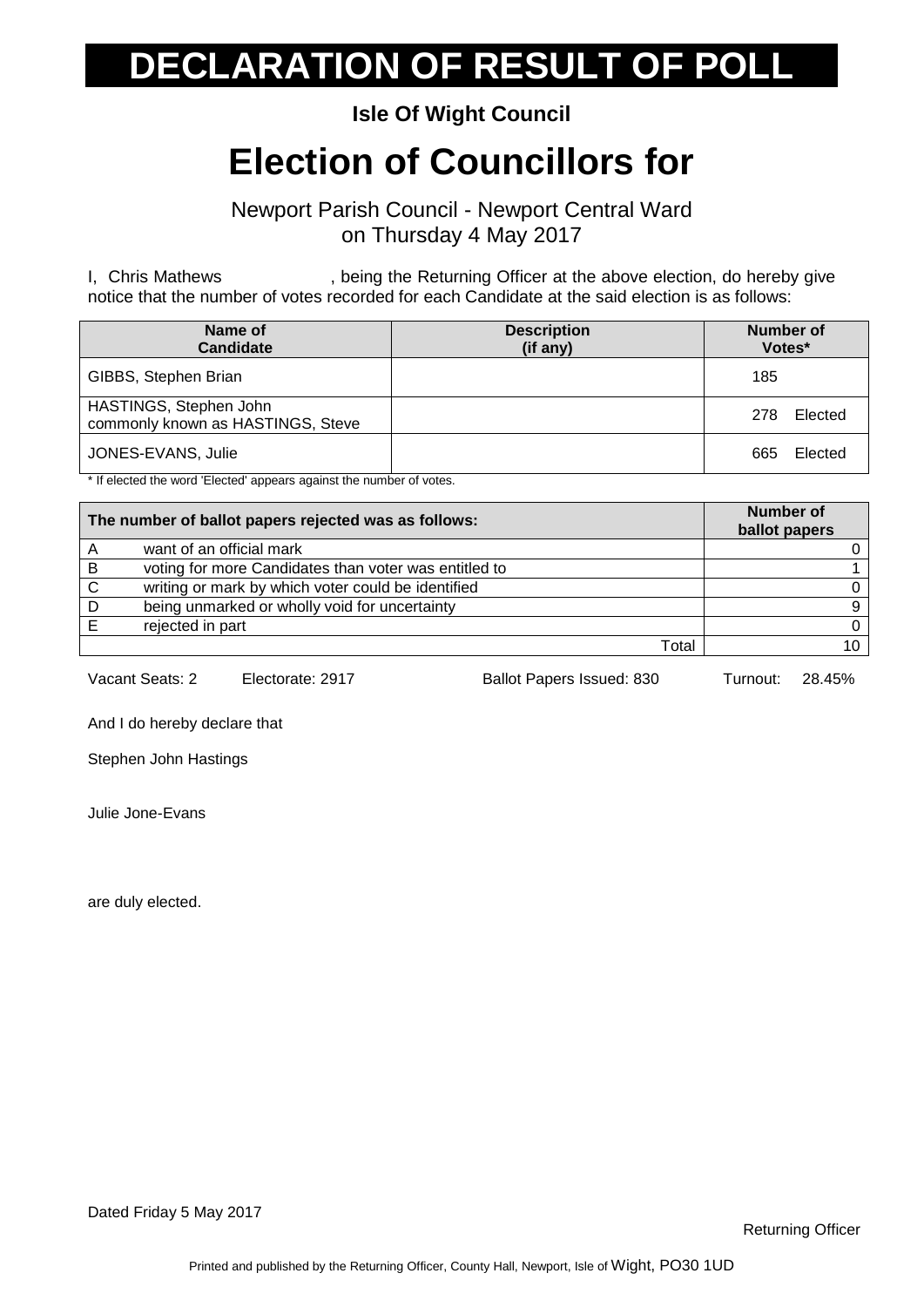#### **Isle Of Wight Council**

## **Election of Councillors for**

Newport Parish Council - Newport East Ward on Thursday 4 May 2017

I, Chris Mathews , being the Returning Officer at the above election, do hereby give notice that the number of votes recorded for each Candidate at the said election is as follows:

| Name of<br><b>Candidate</b>                                         | <b>Description</b><br>$(if$ any) | Number of<br>Votes* |
|---------------------------------------------------------------------|----------------------------------|---------------------|
| <b>BALLINGTON, Joanne Louise</b>                                    |                                  | Elected<br>232      |
| <b>HASTINGS, Beverley</b><br>commonly known as HASTINGS, Bev        |                                  | 210                 |
| LUMLEY, Geoffrey Alan<br>commonly known as LUMLEY, Geoff            |                                  | Elected<br>623      |
| * If elected the word 'Elected' appears against the number of votes |                                  |                     |

If elected the word 'Elected' appears against the number of votes.

| The number of ballot papers rejected was as follows: |                                                       | <b>Number of</b><br>ballot papers |
|------------------------------------------------------|-------------------------------------------------------|-----------------------------------|
|                                                      | want of an official mark                              |                                   |
| B                                                    | voting for more Candidates than voter was entitled to |                                   |
| C                                                    | writing or mark by which voter could be identified    |                                   |
| D                                                    | being unmarked or wholly void for uncertainty         | 14                                |
|                                                      | rejected in part                                      |                                   |
|                                                      | Total                                                 | 14                                |

Vacant Seats: 2 Electorate: 2794 Ballot Papers Issued: 827 Turnout: 29.6 %

And I do hereby declare that

Joanne Louise Ballington

Geoffrey Alan Lumley

are duly elected.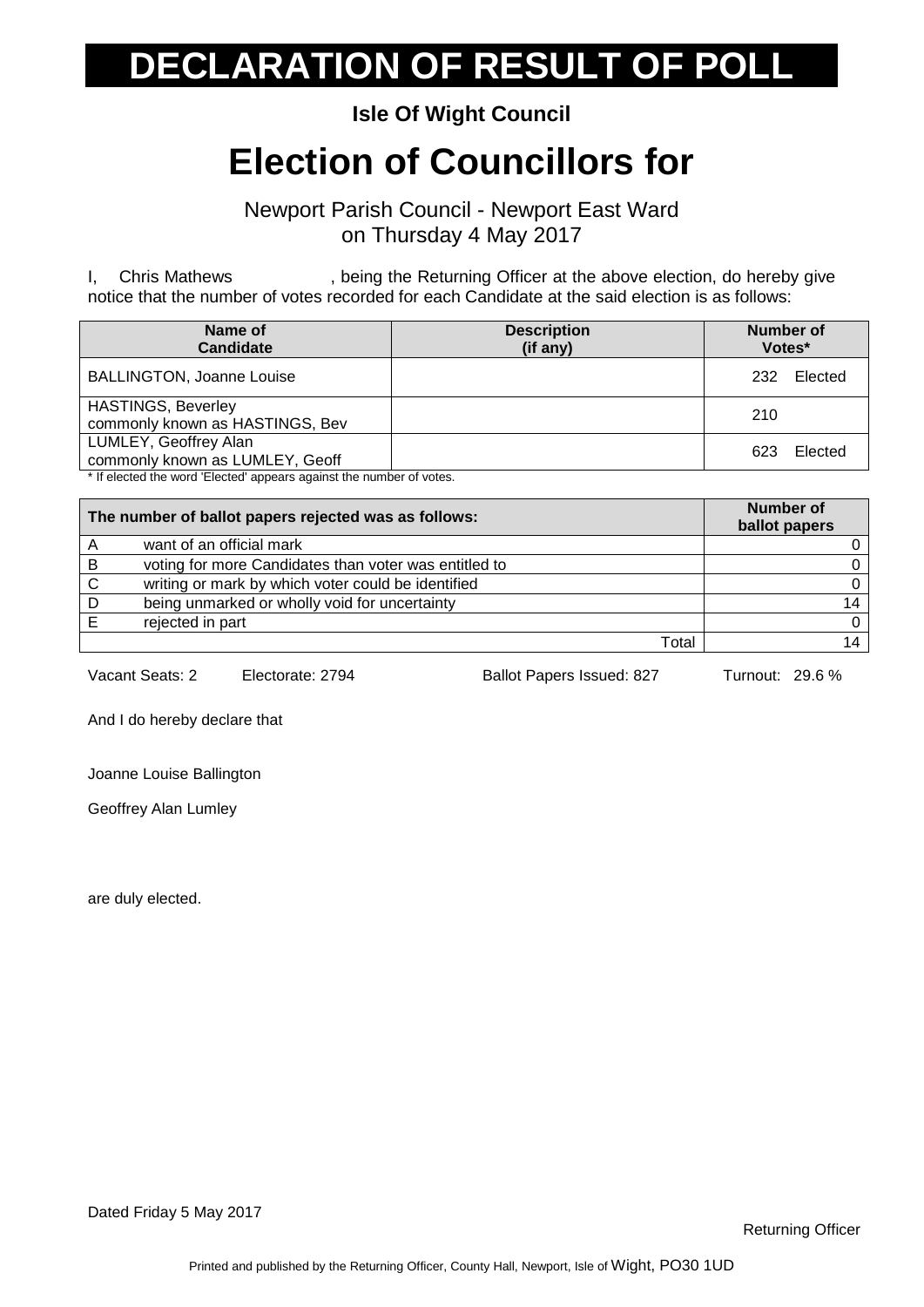**Isle Of Wight Council**

## **Election of Councillors for**

Ryde Town Council - Ryde East Ward on Thursday 4 May 2017

I, Clive Joynes , being the Deputy Returning Officer at the above election, do hereby give notice that the number of votes recorded for each Candidate at the said election is as follows:

| Name of<br><b>Candidate</b>                           | <b>Description</b><br>(if any) | Number of<br>Votes* |
|-------------------------------------------------------|--------------------------------|---------------------|
| ADAMS, John Richard<br>commonly known as ADAMS, Henry | <b>Retired Shopkeeper</b>      | Elected<br>428      |
| COLLIS, Mary Louisa                                   |                                | 335                 |
| LILLEY, Michael                                       | <b>Green Party</b>             | Elected<br>757      |

\* If elected the word 'Elected' appears against the number of votes.

| The number of ballot papers rejected was as follows: |                                                       | <b>Number of</b><br>ballot papers |
|------------------------------------------------------|-------------------------------------------------------|-----------------------------------|
| A                                                    | want of an official mark                              |                                   |
| B                                                    | voting for more Candidates than voter was entitled to |                                   |
| C                                                    | writing or mark by which voter could be identified    | 0                                 |
| D                                                    | being unmarked or wholly void for uncertainty         |                                   |
|                                                      | rejected in part                                      | <sup>n</sup>                      |
|                                                      | Total                                                 | 15                                |

Vacant Seats: 2 Electorate: 2825 Ballot Papers Issued: 1125 Turnout: 39.82%

And I do hereby declare that

John Richard Adams

Michael Lilley

are duly elected.

Dated Friday 5 May 2017

Deputy Returning Officer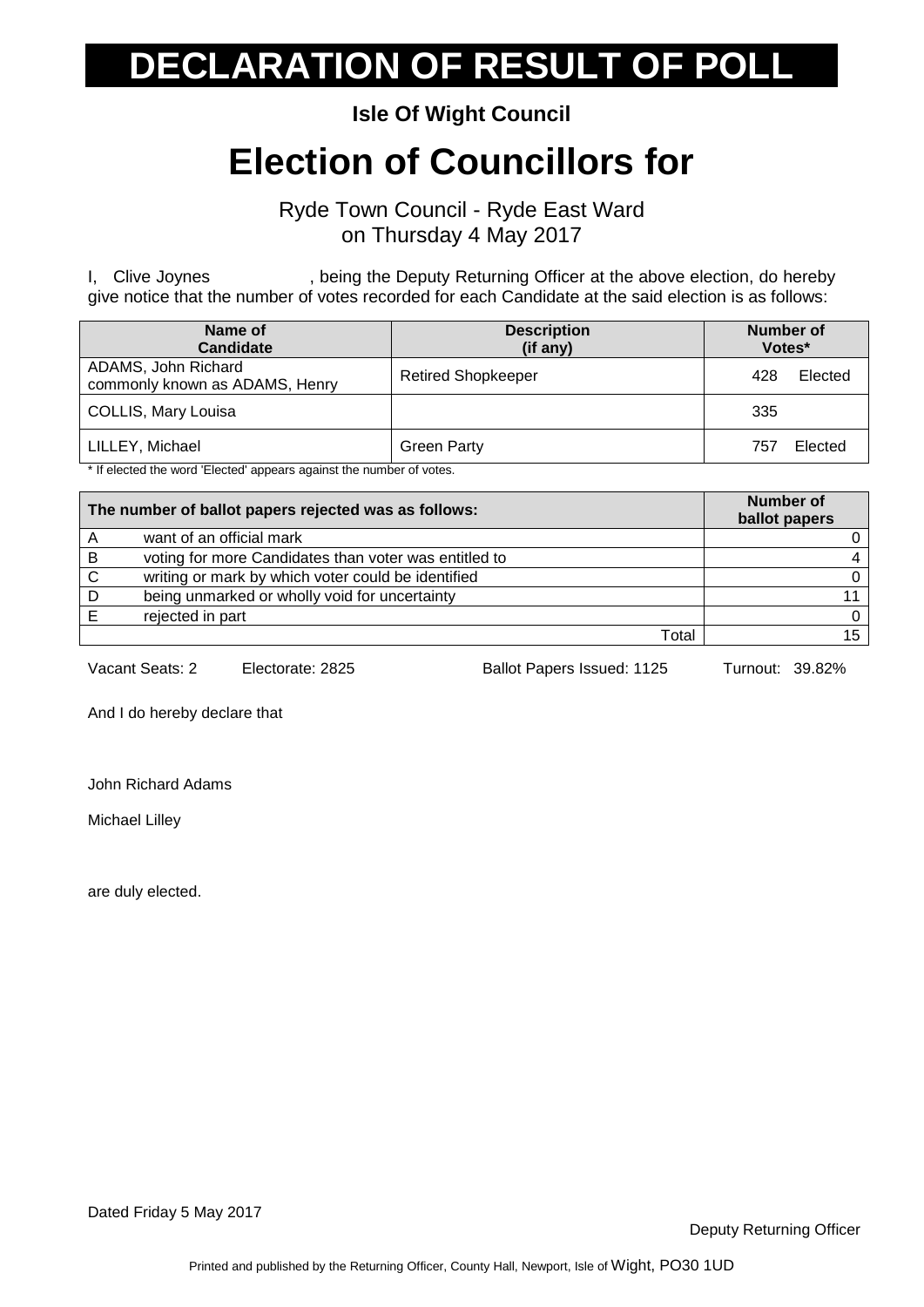#### **Isle Of Wight Council**

## **Election of Councillors for**

Ryde Town Council - Ryde North East Ward on Thursday 4 May 2017

I, Helen Miles , being the Deputy Returning Officer at the above election, do hereby give notice that the number of votes recorded for each Candidate at the said election is as follows:

| Name of<br>Candidate           | <b>Description</b><br>(if any) | Number of<br>Votes* |
|--------------------------------|--------------------------------|---------------------|
| FARRELL, Nancy Rowina Patricia | <b>Green Party</b>             | 403                 |
| MONAGHAN, Heath John           |                                | 302                 |
| <b>WHITTLE, Wayne Charles</b>  |                                | Elected<br>500      |

\* If elected the word 'Elected' appears against the number of votes.

| The number of ballot papers rejected was as follows: | <b>Number of</b><br>ballot papers                     |              |
|------------------------------------------------------|-------------------------------------------------------|--------------|
| A                                                    | want of an official mark                              |              |
| -B                                                   | voting for more Candidates than voter was entitled to |              |
| C.                                                   | writing or mark by which voter could be identified    | <sup>n</sup> |
| D                                                    | being unmarked or wholly void for uncertainty         | 18           |
|                                                      | rejected in part                                      | $\Omega$     |
|                                                      | Total                                                 | 18           |

Vacant Seats: 2 Electorate: 2604 Ballot Papers Issued: 919 Turnout:35.29%

And I do hereby declare that

Nancy Rowina Patricia Farrell

Wayne Charles Whittle

are duly elected.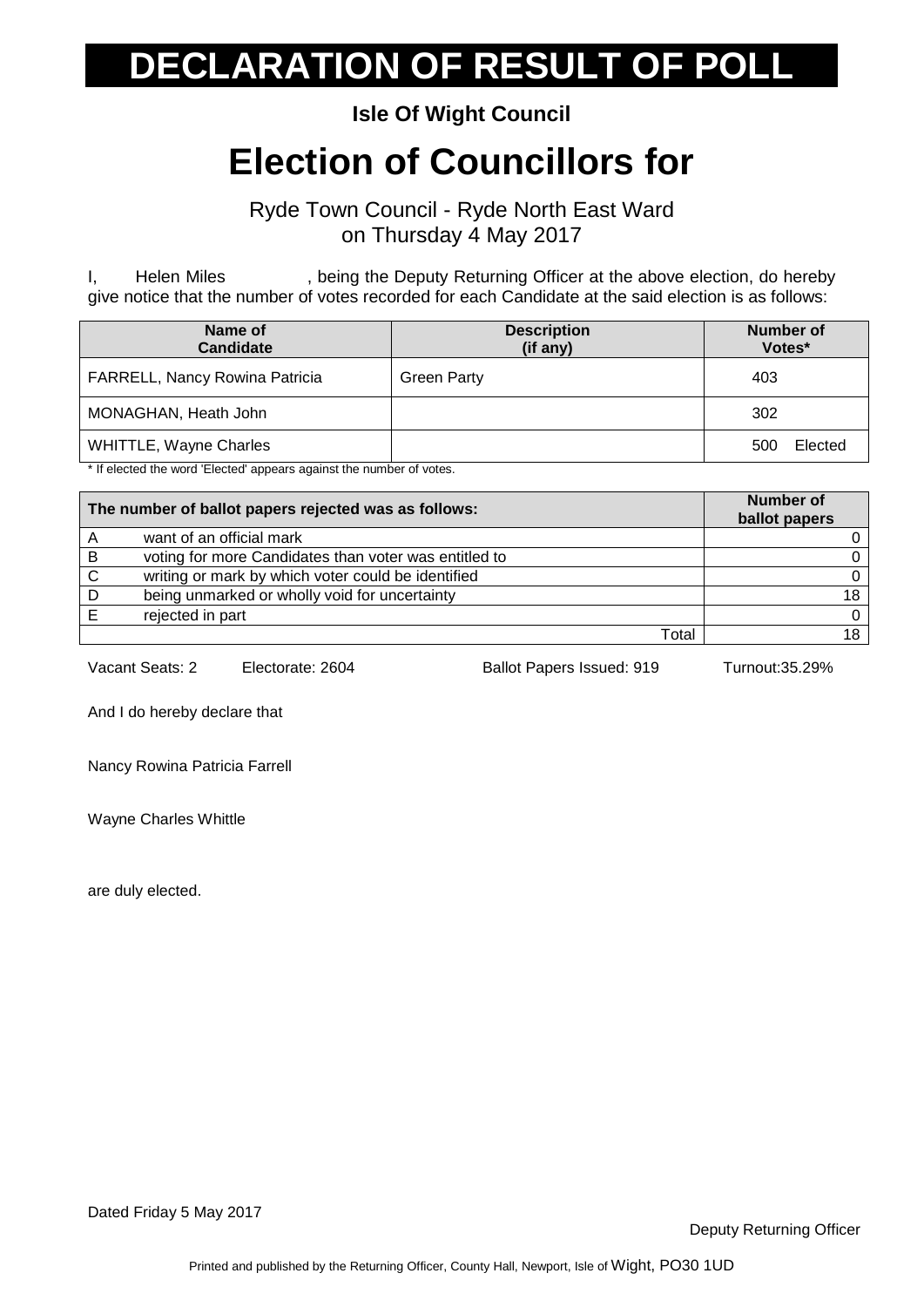**Isle Of Wight Council**

## **Election of Councillors for**

Ryde Town Council - Ryde South Ward on Thursday 4 May 2017

I, Helen Miles , being the Deputy Returning Officer at the above election, do hereby give notice that the number of votes recorded for each Candidate at the said election is as follows:

| Name of<br><b>Candidate</b>                                                 | <b>Description</b><br>(if any) | Number of<br>Votes* |
|-----------------------------------------------------------------------------|--------------------------------|---------------------|
| <b>CHAPMAN, Brian Charles William</b><br>commonly known as CHAPMAN, Charles |                                | Elected<br>359      |
| LUCIONI, Karen                                                              |                                | Elected<br>452      |
| LYONS, Michael Edward Alexander<br>commonly known as LYONS, Mick            |                                | 298                 |

If elected the word 'Elected' appears against the number of votes.

| The number of ballot papers rejected was as follows: |                                                       | <b>Number of</b><br>ballot papers |
|------------------------------------------------------|-------------------------------------------------------|-----------------------------------|
| A                                                    | want of an official mark                              |                                   |
| B                                                    | voting for more Candidates than voter was entitled to |                                   |
| <sub>C</sub>                                         | writing or mark by which voter could be identified    |                                   |
| D                                                    | being unmarked or wholly void for uncertainty         |                                   |
|                                                      | rejected in part                                      |                                   |
|                                                      | Total                                                 |                                   |

Vacant Seats: 2 Electorate: 2981 Ballot Papers Issued: 791 Turnout: 26.53%

And I do hereby declare that

Brian Charles William Chapman

Karen Lucioni

are duly elected.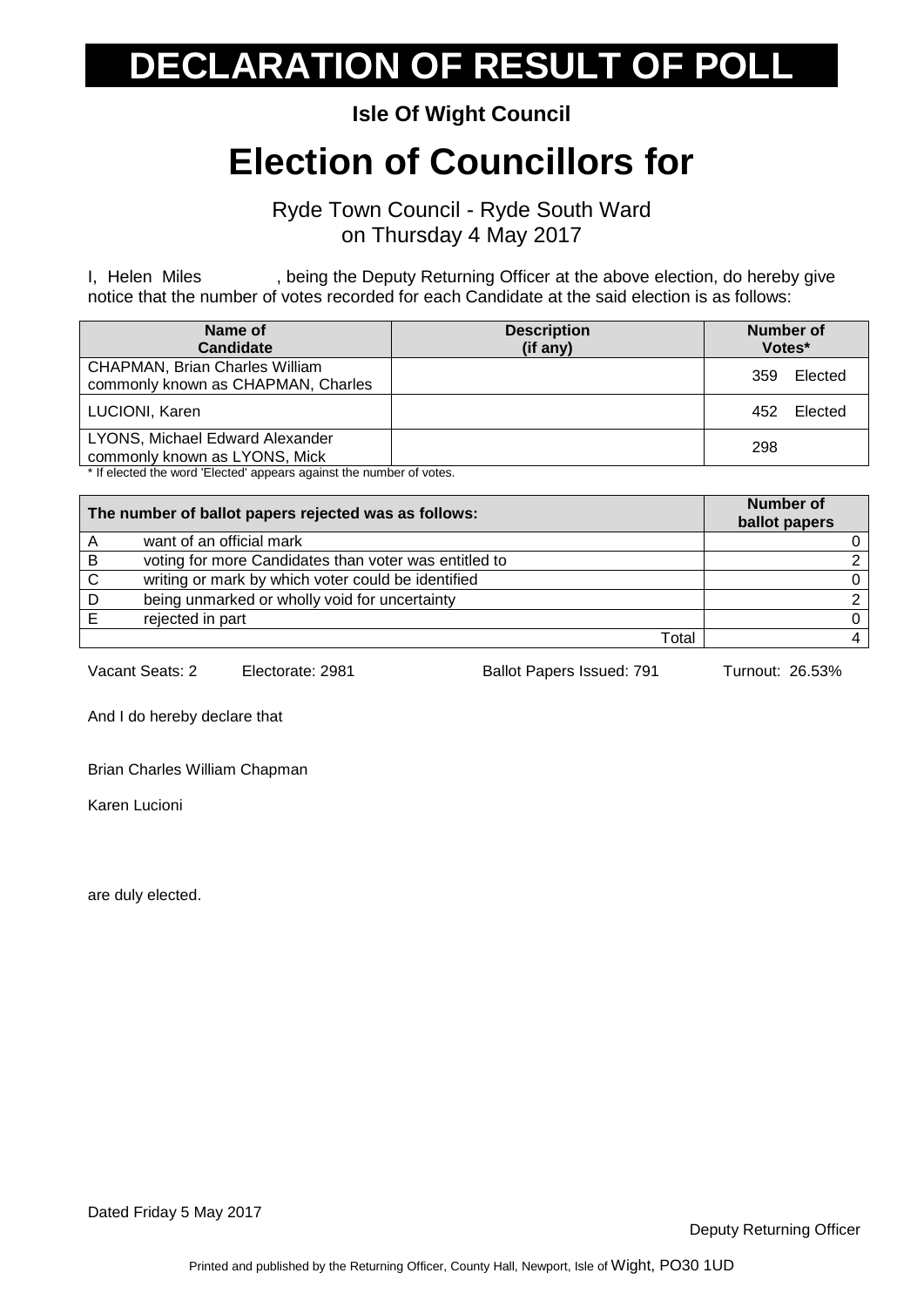**Isle Of Wight Council**

## **Election of Councillors for**

Ryde Town Council - Ryde West Ward on Thursday 4 May 2017

I, Clive Joynes , being the Deputy Returning Officer at the above election, do hereby give notice that the number of votes recorded for each Candidate at the said election is as follows:

| Name of<br><b>Candidate</b>                               | <b>Description</b><br>(if any) | <b>Number of</b><br>Votes* |
|-----------------------------------------------------------|--------------------------------|----------------------------|
| <b>HALL, Christine</b>                                    | <b>Retired Naval Wren</b>      | Elected<br>397             |
| MOODY, James Gilbert<br>commonly known as MOODY, Jim      |                                | Elected<br>408             |
| STEPHENS, Ian Rodney                                      |                                | Elected<br>454             |
| STEPHENS, Sandra Gay<br>commonly known as STEPHENS, Sandy | Independent                    | 329                        |

\* If elected the word 'Elected' appears against the number of votes.

| The number of ballot papers rejected was as follows: | <b>Number of</b><br>ballot papers                     |    |
|------------------------------------------------------|-------------------------------------------------------|----|
|                                                      | want of an official mark                              |    |
| -B                                                   | voting for more Candidates than voter was entitled to |    |
| <sup>-</sup> C                                       | writing or mark by which voter could be identified    |    |
| D                                                    | being unmarked or wholly void for uncertainty         |    |
| E                                                    | rejected in part                                      |    |
|                                                      | Total                                                 | つつ |

Vacant Seats: 3 Electorate: 2737 Ballot Papers Issued: 918 Turnout: 33.34%

And I do hereby declare that

Christine Hall

James Gilbert Moody

Ian Rodney Stephens

are duly elected.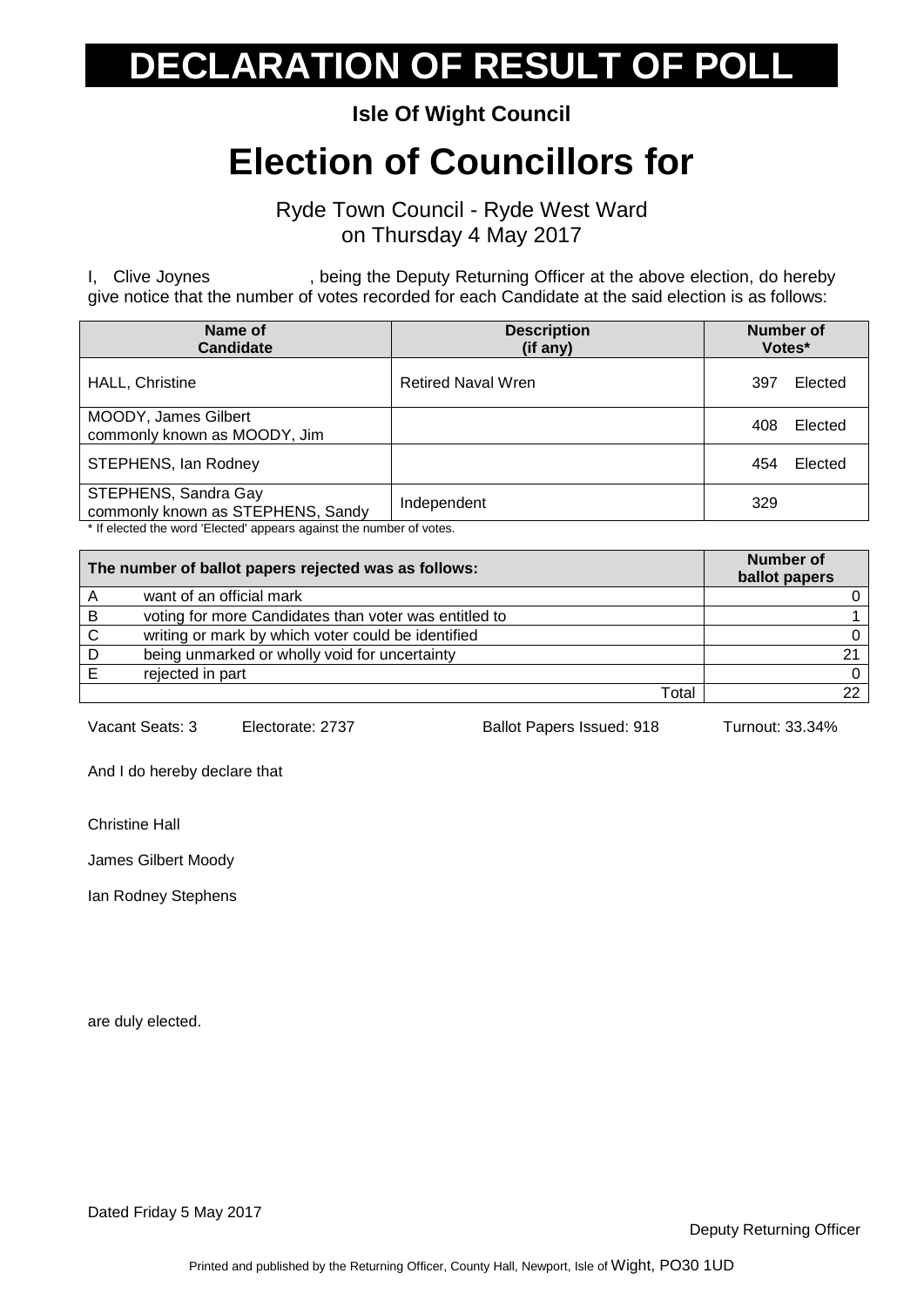**Isle Of Wight Council**

## **Election of Councillors for**

Sandown Town Council - Sandown North Ward on Thursday 4 May 2017

I, Helen Miles , being the Deputy Returning Officer at the above election, do hereby give notice that the number of votes recorded for each Candidate at the said election is as follows:

| Name of<br><b>Candidate</b>                                          | <b>Description</b><br>(if any) | Number of<br>Votes* |
|----------------------------------------------------------------------|--------------------------------|---------------------|
| ANDRE, Debra Mary<br>commonly known as ANDRE, Debbie                 | Independent                    | Elected<br>560      |
| <b>BRADING, Paul James</b>                                           |                                | 331<br>Elected      |
| <b>DUPRE, Christopher Phillip</b>                                    |                                | 251<br>Elected      |
| HUMBY, Heather Lamont                                                | <b>Putting Sandown First</b>   | Elected<br>512      |
| MEREWEATHER, Jacqueline<br>commonly known as MEREWEATHER,<br>Jacquie | Working For Sandown's Future   | Elected<br>383      |
| O`REILLY, Stephen<br>commonly known as O'REILLY, Steve               |                                | 170                 |
| PATEL, Rajesh                                                        |                                | 299<br>Elected      |

\* If elected the word 'Elected' appears against the number of votes.

| The number of ballot papers rejected was as follows: | <b>Number of</b><br>ballot papers                     |  |
|------------------------------------------------------|-------------------------------------------------------|--|
|                                                      | want of an official mark                              |  |
| B                                                    | voting for more Candidates than voter was entitled to |  |
| C                                                    | writing or mark by which voter could be identified    |  |
|                                                      | being unmarked or wholly void for uncertainty         |  |
|                                                      | rejected in part                                      |  |
|                                                      | Total                                                 |  |

Vacant Seats: 6 Electorate: 2354 Ballot Papers Issued: 867 Turnout: 36.83%

And I do hereby declare that

Debra Mary Andre Paul James Brading Christopher Phillip Dupre

Heather Lamont Humby Jacqueline Mereweather Rajesh Patel

are duly elected.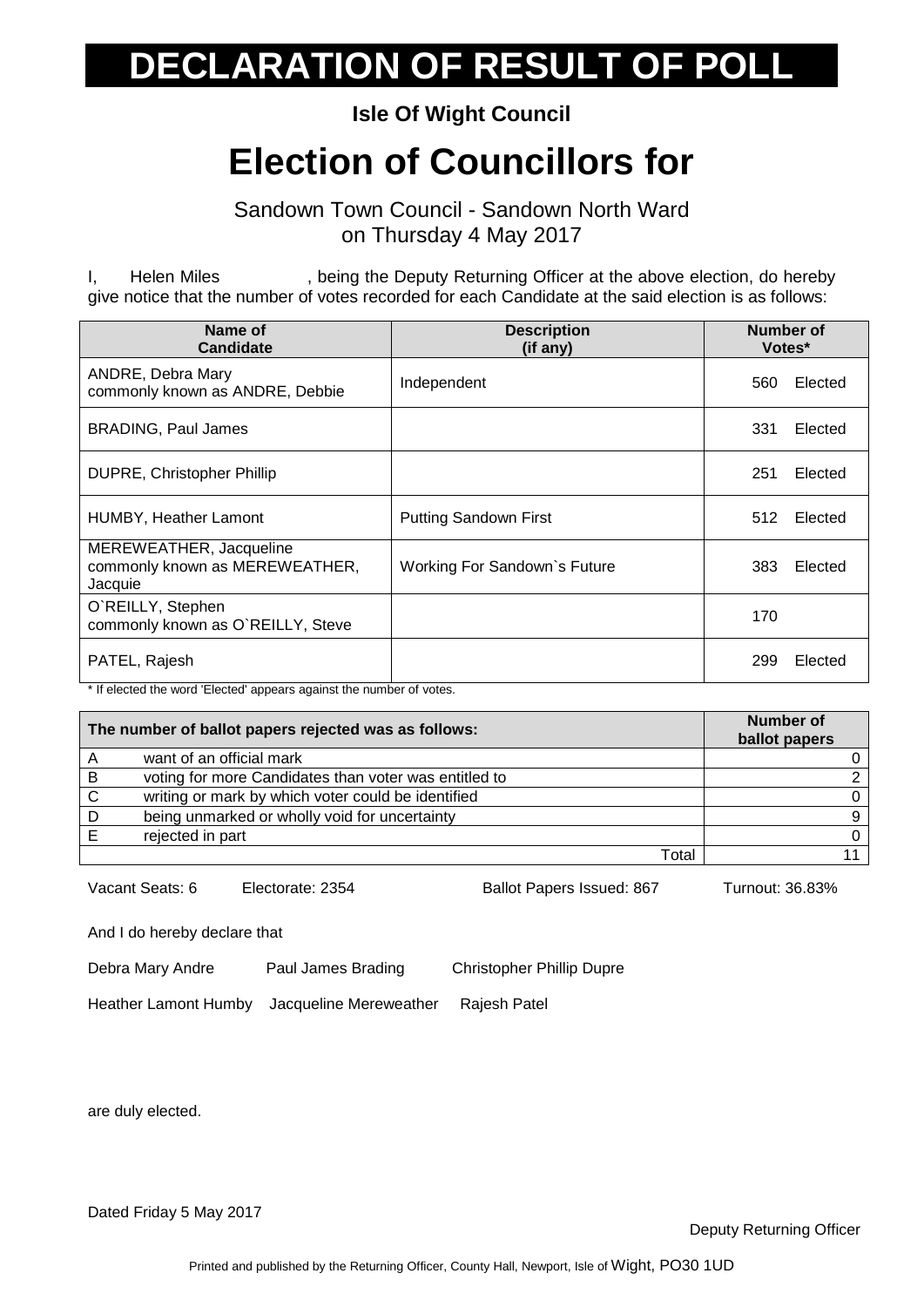**Isle Of Wight Council**

## **Election of Councillors for**

Sandown Town Council - Sandown South Ward on Thursday 4 May 2017

I, Chris Mathews , being the Returning Officer at the above election, do hereby give notice that the number of votes recorded for each Candidate at the said election is as follows:

| Name of<br><b>Candidate</b>                               | <b>Description</b><br>(if any)     | <b>Number of</b><br>Votes* |
|-----------------------------------------------------------|------------------------------------|----------------------------|
| COWLEY, Constance May<br>commonly known as COWLEY, Connie | Working For A Better Sandown       | Elected<br>482             |
| GRANDCHAMP, Maxime<br>commonly known as GRANDCHAMP, Max   |                                    | 297<br>Elected             |
| LAWSON, Eric James                                        | <b>Green Party</b>                 | Elected<br>439             |
| TEASDALE, Ronald                                          | <b>Working For Sandowns Future</b> | 292<br>Elected             |
| WARD, Ian David                                           | <b>Working For Sandowns Future</b> | Elected<br>605             |
| <b>WHITTAKER, Adrian Charles Robert</b><br>Victor         | More Bins Less Waste               | 116                        |
| <b>WILLMENT, Marianne</b>                                 |                                    | 227                        |
| YOUNG, Gary Allan                                         | To Regenerate Sandown              | Elected<br>390             |

\* If elected the word 'Elected' appears against the number of votes.

| The number of ballot papers rejected was as follows: | <b>Number of</b><br>ballot papers                     |    |
|------------------------------------------------------|-------------------------------------------------------|----|
|                                                      | want of an official mark                              | 0. |
| B                                                    | voting for more Candidates than voter was entitled to | 0  |
| C                                                    | writing or mark by which voter could be identified    | 0  |
| D                                                    | being unmarked or wholly void for uncertainty         |    |
|                                                      | rejected in part                                      | 0  |
|                                                      | Total                                                 |    |

Vacant Seats: 6 Electorate: 2939 Ballot Papers Issued: 968 Turnout: 32.94%

And I do hereby declare that

| <b>Constance May Cowley</b> | Maxine Grandchamp |
|-----------------------------|-------------------|
|                             |                   |

Ronald Teasdale Ian David Ward Gary Allan Young

Eric James Lawson

are duly elected.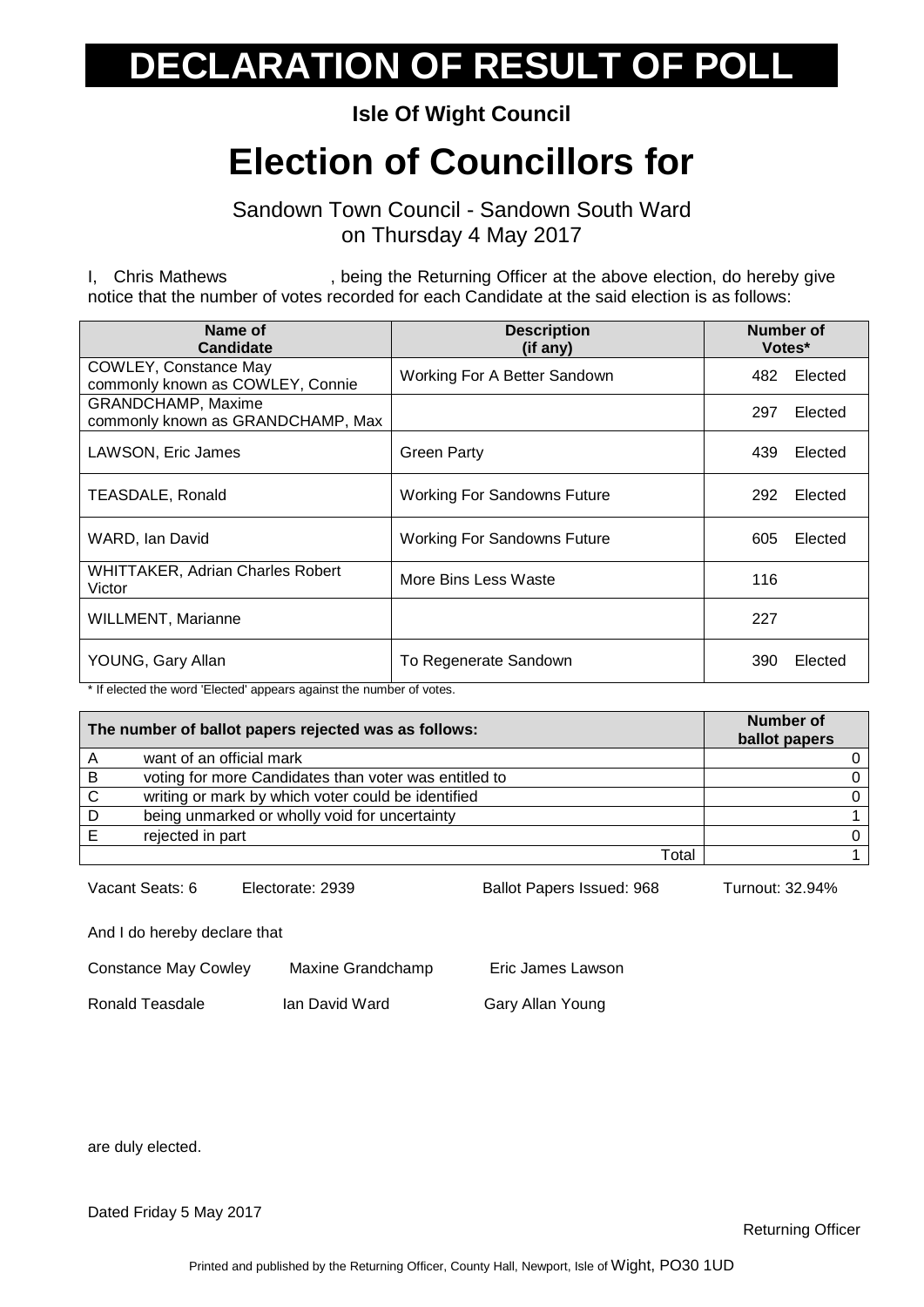**Isle Of Wight Council**

## **Election of Councillors for**

Shanklin Town Council - Shanklin North Ward on Thursday 4 May 2017

I, Chris Mathews , being the Returning Officer at the above election, do hereby give notice that the number of votes recorded for each Candidate at the said election is as follows:

| Name of<br><b>Candidate</b>                                 | <b>Description</b><br>(if any)            | <b>Number of</b><br>Votes* |
|-------------------------------------------------------------|-------------------------------------------|----------------------------|
| CABLE, David                                                |                                           | Elected<br>250             |
| FLEMING, John                                               |                                           | Elected<br>297             |
| KNIGHT, Stephen Howard                                      |                                           | Elected<br>333             |
| WHITTAKER, Adrian Charles Robert<br>Victor<br>$\cdots$<br>. | <b>Former Councillor</b><br>$\sim$ $\sim$ | 246                        |

\* If elected the word 'Elected' appears against the number of votes.

| The number of ballot papers rejected was as follows: |                                                       | <b>Number of</b><br>ballot papers |
|------------------------------------------------------|-------------------------------------------------------|-----------------------------------|
| $\overline{A}$                                       | want of an official mark                              |                                   |
| -B                                                   | voting for more Candidates than voter was entitled to |                                   |
| <sub>C</sub>                                         | writing or mark by which voter could be identified    |                                   |
| D                                                    | being unmarked or wholly void for uncertainty         | 16                                |
|                                                      | rejected in part                                      | 0                                 |
|                                                      | Total                                                 | 16.                               |

Vacant Seats: 3 Electorate: 1625 Ballot Papers Issued: 554 Turnout: 34.09%

And I do hereby declare that

David Cable

John Fleming

Stephen Howard Knight

are duly elected.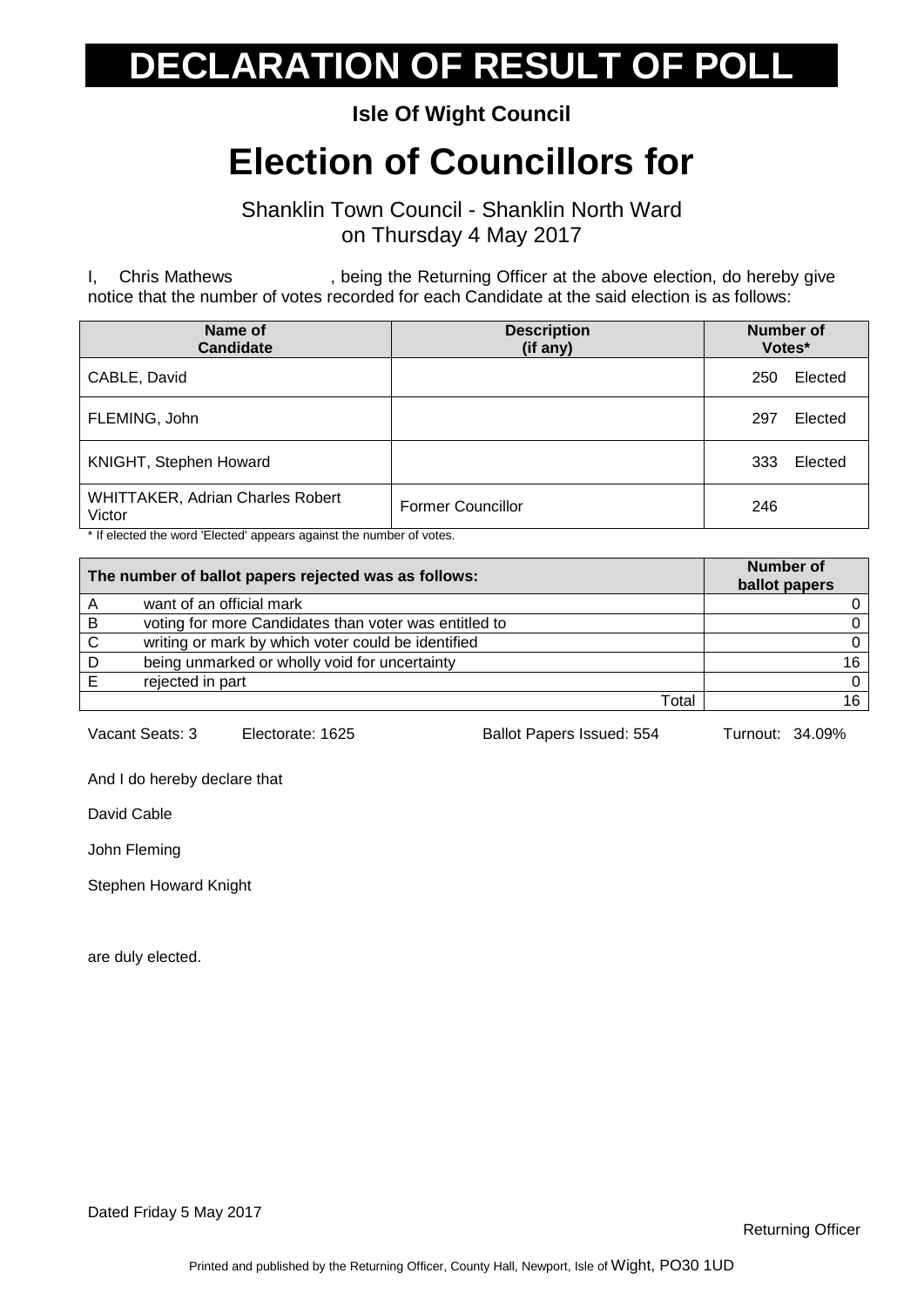**Isle Of Wight Council**

## **Election of Councillors for**

Shanklin Town Council - Shanklin South Ward on Thursday 4 May 2017

I, Chris Mathews , being the Returning Officer at the above election, do hereby give notice that the number of votes recorded for each Candidate at the said election is as follows:

| Name of<br><b>Candidate</b>                                         | <b>Description</b><br>(if any) | <b>Number of</b><br>Votes* |
|---------------------------------------------------------------------|--------------------------------|----------------------------|
| FLEMING, Lynda<br>commonly known as FLEMING, Lyn                    |                                | Elected<br>292             |
| LARNER, Denyse Joy                                                  |                                | 301<br>Elected             |
| MAY, Robert Peter                                                   | <b>Green Party</b>             | 366<br>Elected             |
| PRIEST, Richard                                                     |                                | Elected<br>797             |
| <b>QUIRK, Christopher William</b><br>commonly known as QUIRK, Chris |                                | 687<br>Elected             |
| STEDMAN, Karl Nicholas                                              |                                | 211                        |
| WARD, Sonja Yvonne                                                  |                                | 357<br>Elected             |

\* If elected the word 'Elected' appears against the number of votes.

| The number of ballot papers rejected was as follows: |                                                       | <b>Number of</b><br>ballot papers |
|------------------------------------------------------|-------------------------------------------------------|-----------------------------------|
|                                                      | want of an official mark                              |                                   |
| B                                                    | voting for more Candidates than voter was entitled to |                                   |
| <sup>-</sup> C                                       | writing or mark by which voter could be identified    |                                   |
| D                                                    | being unmarked or wholly void for uncertainty         |                                   |
|                                                      | rejected in part                                      |                                   |
|                                                      | Total                                                 |                                   |

Vacant Seats: 6 Electorate: 2922 Ballot Papers Issued: 1232 Turnout: 42.16%

And I do hereby declare that

| Lynda Fleming  | Denyse Joy Larner                | Robert Peter May  |
|----------------|----------------------------------|-------------------|
| Richard Priest | <b>Christopher William Quirk</b> | Sonja Yvonne Ward |

are duly elected.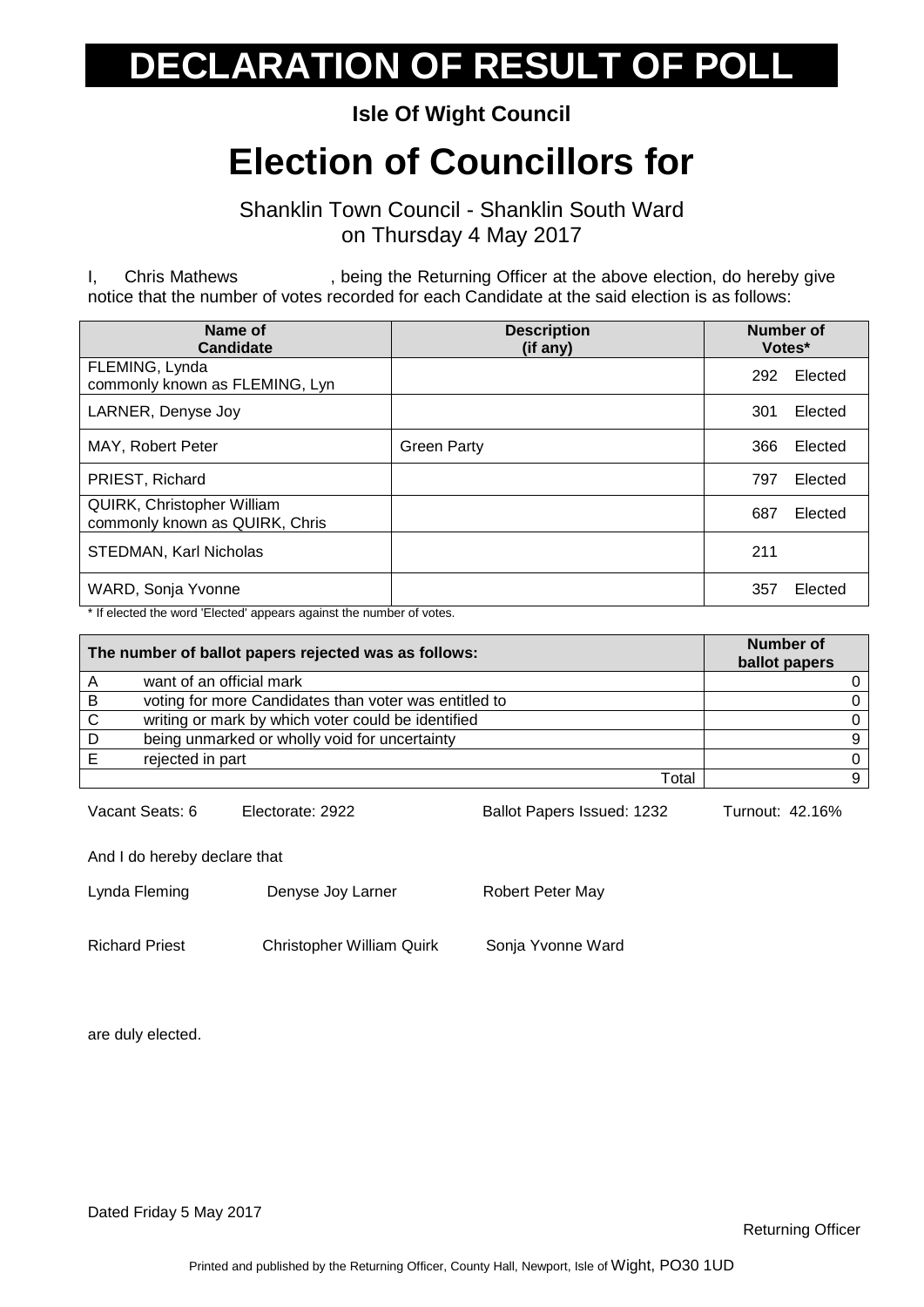**Isle Of Wight Council**

## **Election of Parish Councillors for**

Totland Parish Council on Thursday 4 May 2017

I, Chris Mathews , being the Returning Officer at the above election, do hereby give notice that the number of votes recorded for each Candidate at the said election is as follows:

| Name of<br><b>Candidate</b>                                                                                 | <b>Description</b><br>(if any) | <b>Number of</b><br>Votes* |         |
|-------------------------------------------------------------------------------------------------------------|--------------------------------|----------------------------|---------|
| BLAMIRE, Steven John                                                                                        |                                | 506                        | Elected |
| BRYAN, David Frank                                                                                          |                                | 337                        | Elected |
| CAVE, Janet Irene Edith<br>commonly known as CAVE, Jan                                                      |                                | 376                        | Elected |
| DENNIS, Amelia Jane                                                                                         |                                | 215                        |         |
| <b>FENNELL, Vincent Cutter</b><br>commonly known as FENNELL, Vince                                          |                                | 401                        | Elected |
| FILBY, David Norman                                                                                         |                                | 492                        | Elected |
| HOWE, John Frederick                                                                                        | Independent                    | 640                        | Elected |
| KELLY, Alex John                                                                                            |                                | 222                        |         |
| MCKIE, Iain Paton                                                                                           |                                | 333                        | Elected |
| PEACOCK, David Allen                                                                                        |                                | 164                        |         |
| <b>THOMPSON, Kerhys</b>                                                                                     |                                | 182                        |         |
| THOMPSON, Louisa Jayne Robinson                                                                             |                                | 206                        |         |
| WOOD, Helen Diana<br>ومنعور كمسوا والمسريون وعافيهم أوصوص وسوم ومسوا الموقوع التسويرين وعافره ومقوماته كالخ |                                | 441                        | Elected |

If elected the word 'Elected' appears against the number of votes.

| The number of ballot papers rejected was as follows: |                                                       | Number of<br>ballot papers |
|------------------------------------------------------|-------------------------------------------------------|----------------------------|
| A                                                    | want of an official mark                              |                            |
| B                                                    | voting for more Candidates than voter was entitled to |                            |
| C                                                    | writing or mark by which voter could be identified    |                            |
| D                                                    | being unmarked or wholly void for uncertainty         | 18                         |
|                                                      | rejected in part                                      |                            |
|                                                      | Total                                                 |                            |

Vacant Seats: 8 Electorate: 2386 Ballot Papers Issued: 1015 Turnout: 42.54%

And I do hereby declare that

| Steven John Blamire | David Frank Bryan   | Janet Irene Edith Cave | Vincent Cutter Fennell |
|---------------------|---------------------|------------------------|------------------------|
| David Norman Filbey | John Frederick Howe | lain Paton McKie       | Helen Diana Wood       |

Dated Friday 5 May 2017 are duly elected.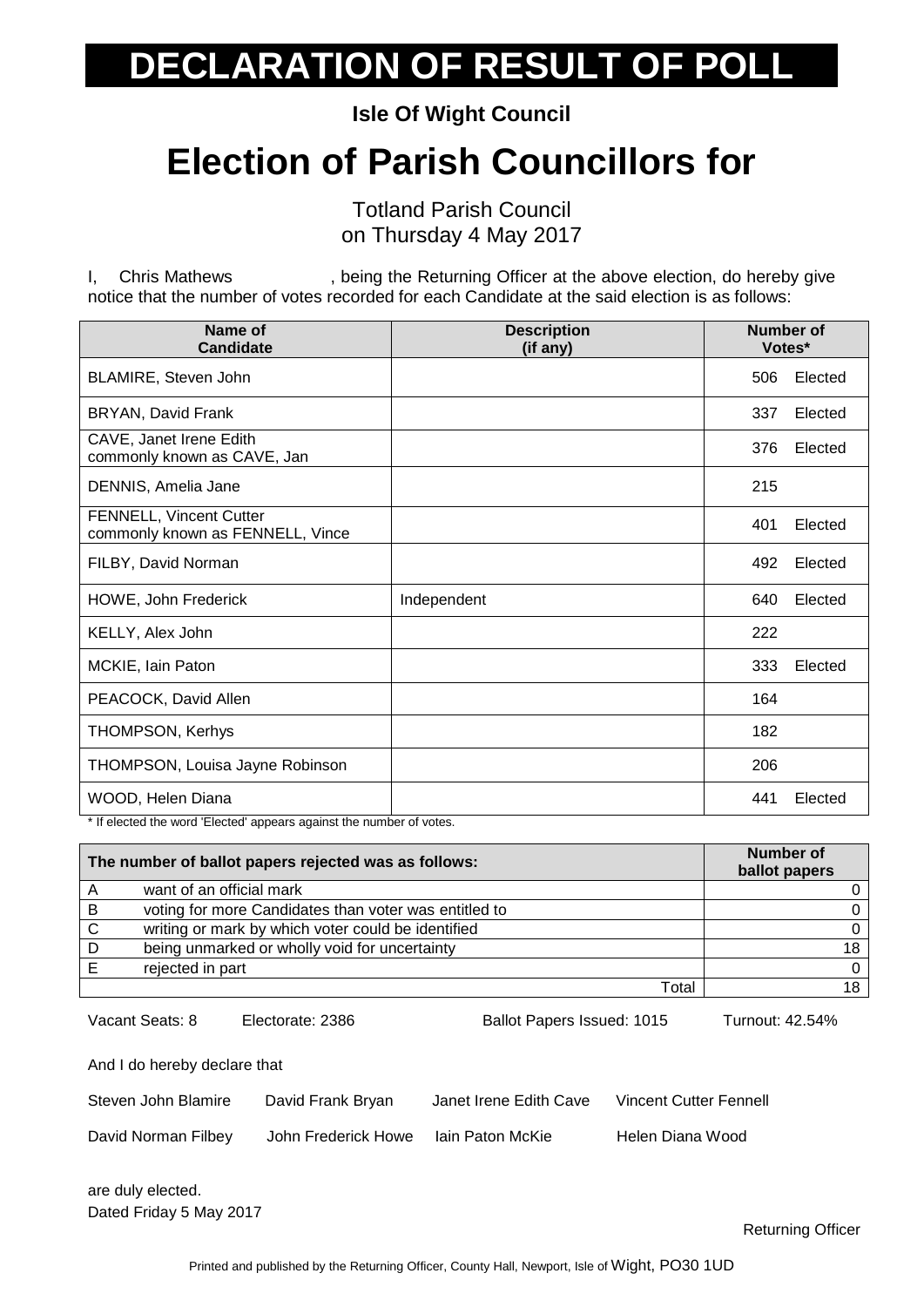#### **Isle Of Wight Council**

## **Election of Councillors for**

Ventnor Town Council - Ventnor Parish East Ward on Thursday 4 May 2017

I, Clive Joynes , being the Deputy Returning Officer at the above election, do hereby give notice that the number of votes recorded for each Candidate at the said election is as follows:

| Name of<br>Candidate                                                              | <b>Description</b><br>(if any) | Number of<br>Votes* |
|-----------------------------------------------------------------------------------|--------------------------------|---------------------|
| <b>BLACKMORE, Robin Stewart</b><br>commonly known as BLACKMORE,<br><b>Stewart</b> |                                | Elected<br>325      |
| GEDDES, Leigh                                                                     |                                | 277                 |
| GOUGE, Edward Stephen<br>commonly known as GOUGE, Ed                              | Independent                    | 383<br>Elected      |
| <b>LOGAN, David Walter Charlton</b>                                               | <b>Green Party</b>             | 347<br>Elected      |

\* If elected the word 'Elected' appears against the number of votes.

| The number of ballot papers rejected was as follows: |                                                       | <b>Number of</b><br>ballot papers |
|------------------------------------------------------|-------------------------------------------------------|-----------------------------------|
|                                                      | want of an official mark                              |                                   |
| B                                                    | voting for more Candidates than voter was entitled to |                                   |
| C                                                    | writing or mark by which voter could be identified    |                                   |
| D                                                    | being unmarked or wholly void for uncertainty         | 30                                |
|                                                      | rejected in part                                      | $\Omega$                          |
|                                                      | Total                                                 | 31                                |

Vacant Seats: 3 Electorate: 1985 Ballot Papers Issued: 709 Turnout: 35.72%

And I do hereby declare that

Robin Stewart Blackmore

Edward Stephen Gouge

David Walter Charlton Logan

are duly elected.